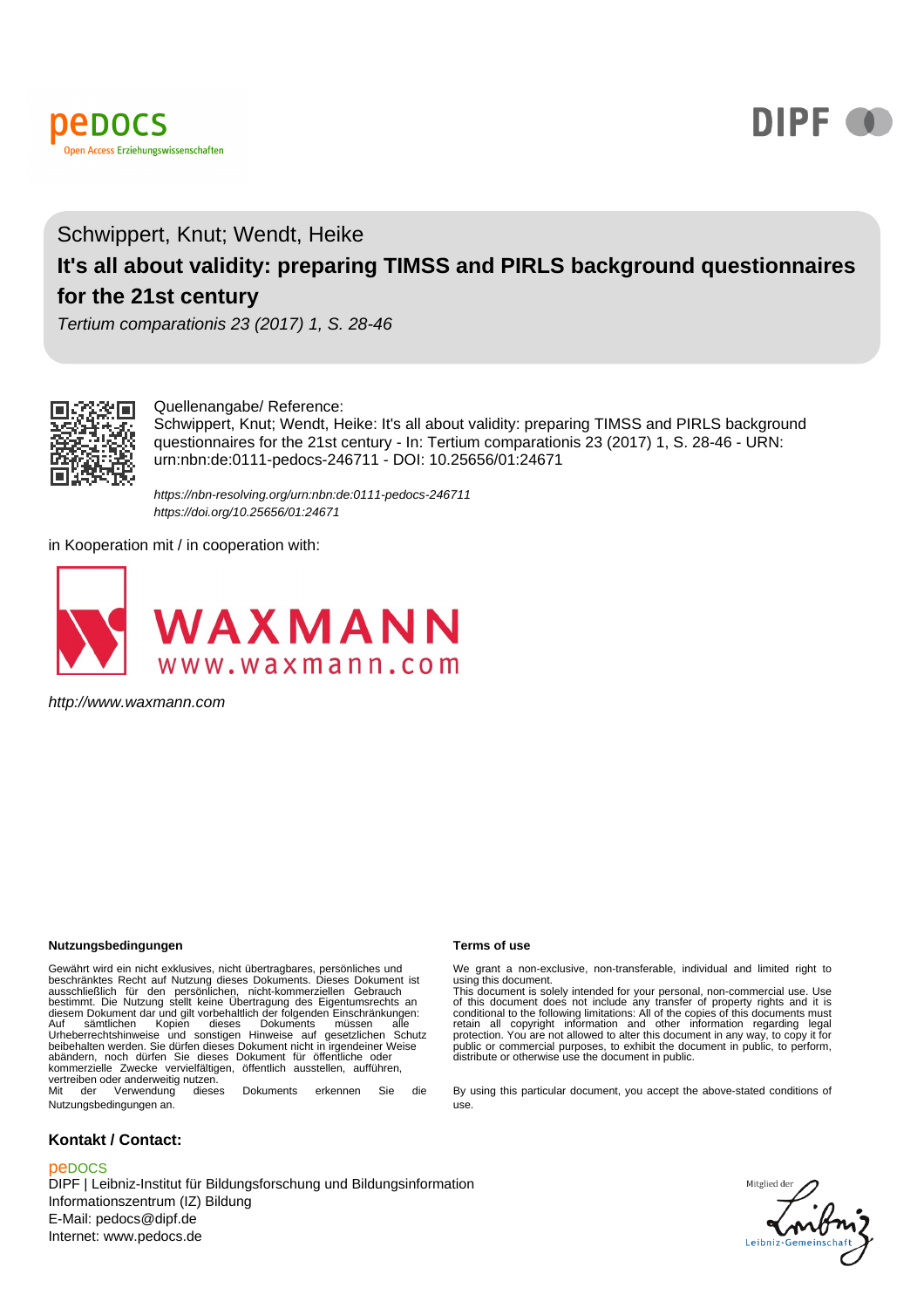

*Tertium Comparationis Journal für International und Interkulturell Vergleichende Erziehungswissenschaft Vol. 23, No.1, pp. 28–46, 2017 Copyright © 2017 Waxmann Verlag GmbH Printed in Germany. All rights reserved*

# It's all about validity: Preparing TIMSS and PIRLS background questionnaires for the  $21<sup>st</sup>$  century

*Knut Schwippert University of Hamburg* 

*Heike Wendt TU Dortmund University* 

#### *Abstract*

International large-scale assessments are facing several challenges: it is expected that they deliver reliable and comparable information on different levels of educational systems as well as documenting the situation of educational systems every few years as trend information over time. This means that the instruments used to gather the information need to be adapted to actual situations in each cycle of the study as well as focusing on information that is sufficiently important for trend observations over the different cycles. In order to gather actual information as well as assessing reliable and valid information over time, this involves walking on a tightrope. The challenge here is to predict what is currently important and what will also be relevant in the future.

#### 1. Introduction

Learning processes are not easy to understand – input, process, and output factors are multiple correlated  $-$ ; this is what can be observed by analyzing available data from large-scale assessments. However, correlations are no proof of causality. We need to understand how these factors interact, which of them are independent, which are dependent, and which of both can be changed or influenced by developments or reforms in the educational sector. To access this information within largescale assessments background questionnaires are addressed to relevant groups of persons. Many of this background information can be reduced to their empirical values: thereby it seems to be easy to compare their values between participating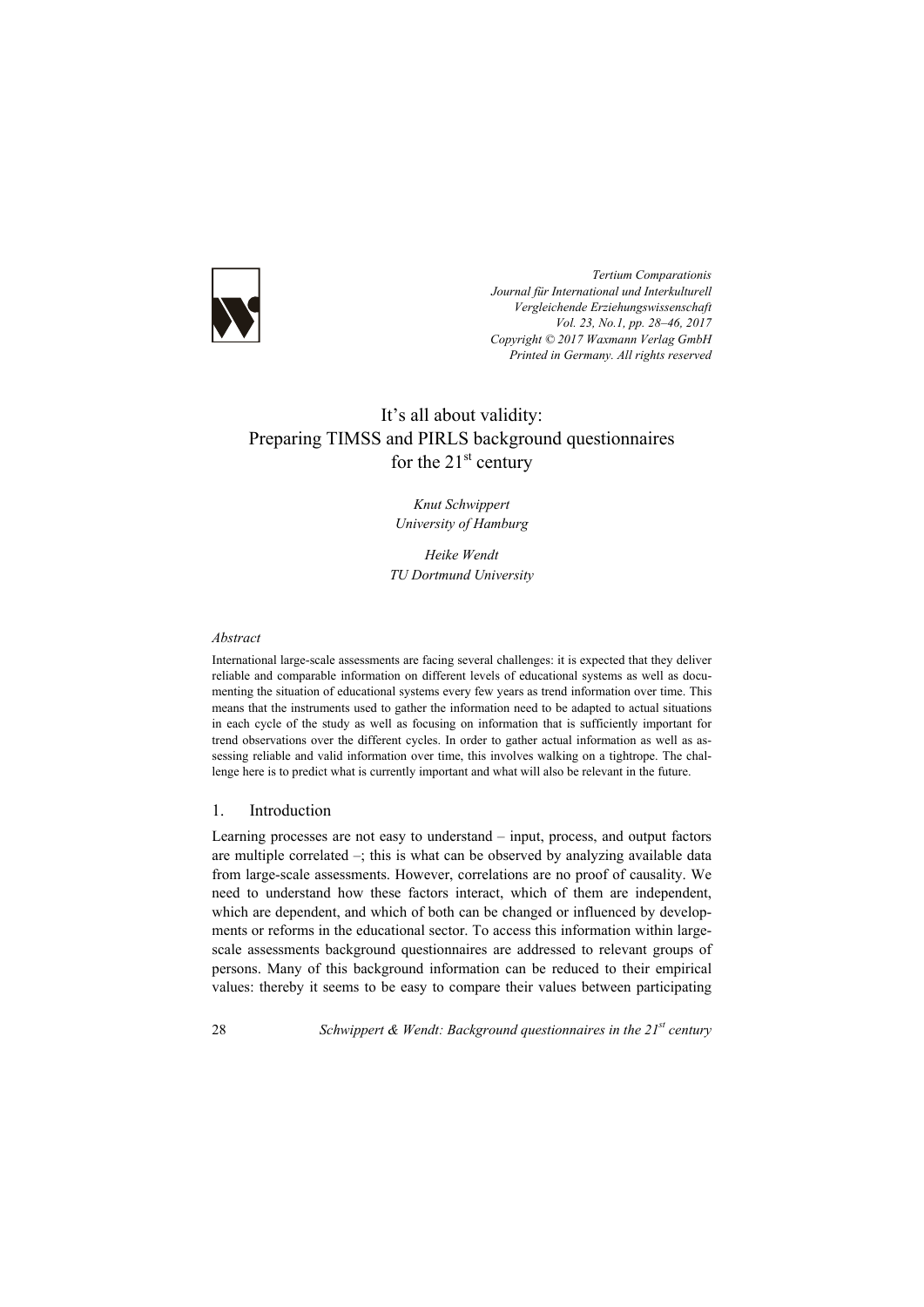countries. To understand what these variables explain in a specific country it is necessary to understand their relation to social, cultural, economic and historical background factors. This kind of interpretation makes the difference between just numerous values and content related interpretations of differences in the observations.

The aim of this article is to open the view for information that is gathered in the context of large-scale assessments. It is an attempt to sensitize for challenges and to initialize discussions for further development. Only with agreed objectives of future large-scale assessments specific recommendations could be given. The article will promote the understanding of the logic behind large-scale assessments, their opportunities but also their limits.

This article will describe the purpose of international large-scale assessments (LSA) and will shed light on the theoretical and practical background of the process of developing tests and background questionnaires in its context from a countryspecific perspective, namely Germany. To understand differences between countries or changes within one country over time means to take the specific circumstances during the assessments into account. Comparing values is a mathematical operation, but to understand the content of the values means to understand them in a valid manner. Without reflecting the interpretation of the results its validity is questionable. Last but not least structural issues of LSAs will be addressed and conceptual strategies for the adaptation, development and preparation of international large-scale assessments will be provided. It should be noted that no specific recommendations on item or scale level will be provided on a general level for large-scale assessments at the end of this article since  $-$  as it will be shown  $-$  this would be misleading in the understanding of LSA as cooperative projects. Nevertheless from a country specific perspective we point on issues that need to be addresses by looking on actual challenges in the German educational system.

#### 2. Large-scale assessments: Figures vs. content

Large-scale assessments (LSA) are well known not only by researchers or specialists but also by an interested public informed by general media. In many countries the basic results of large-scale assessments find their way into the public. Interested persons find more and detailed information on well prepared websites. The scientific community encompasses the whole world.

Most of the 'consumers' of the results provided by public press or internet understand the results just as league tables. Unfortunately, these league tables lead to a popular perception of LSAs representing only a (negligible) part of the surveys. Only those who dig deeper into the aim of the studies for which they are designed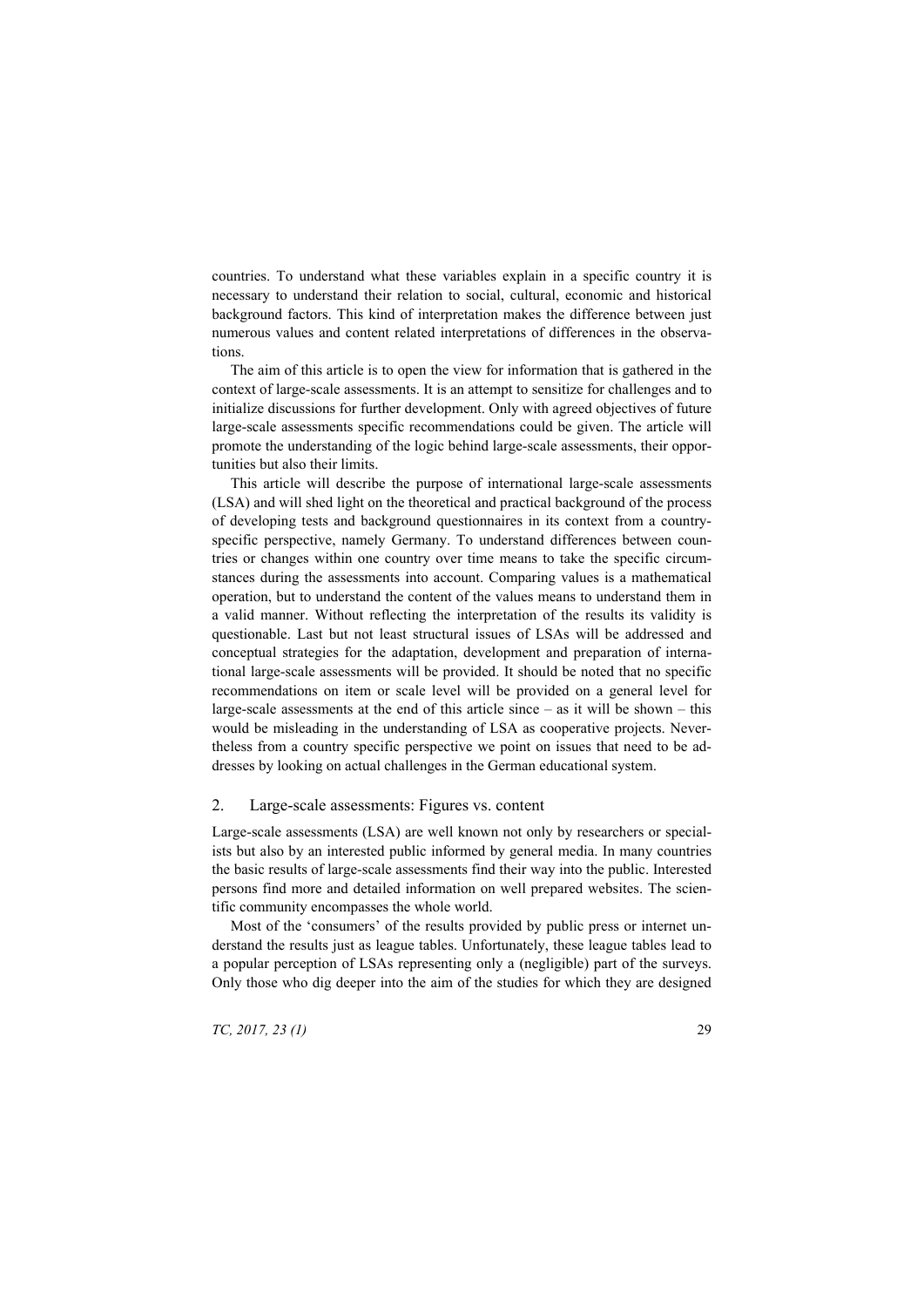and those who understand the limits of the surveys will receive a more helpful picture of the (different levels of the) educational systems that lie in the focus.

Results need to be reflected – what do the results of a single country or the comparison of many countries tell us. The benefits of large-scale assessments only evolve by informed and reflected interpretation of the results. The numerous results are interesting by themselves but for an understanding content-related (valid) interpretations are necessary.

In the following, brief descriptions of the main aims of large-scale assessments are given. Following two well established trend surveys – TIMSS (*Trends in International Mathematics and Science Study*) and PIRLS (*Progress in International Reading Literacy Study*) – and their frameworks for the development of achievement tests and background questionnaires are introduced. As a main focus the interpretation  $-$  in the sense of valid information  $-$  of background variables is discussed. Only in the context of an argument-based approach to validation it can be understood that LSAs are not just league tables but offer valuable information to understand, to interpret and to develop educational systems, by taking the appropriate (valid) interpretation of the results into account.

#### 2.1 Large-scale assessments as system monitoring studies

The first challenge – delivering reliable information on different levels of educational systems – is addressed by the initiator and the executing organization of such a study. Depending on its research interest, the focus of the study may vary. Since large-scale assessments require resources such as money, knowledge and the time of the participants, such studies have to focus on gathering necessary information to make informed decisions at a political, administration, district, school, classroom or private level. Since many large-scale assessments are mainly designed to offer information about educational systems, these surveys serve as system monitoring studies. For instance, within these studies, information is gathered about students' family backgrounds as covariates. One international leading organization that initializes large-scale assessments is the *International Association for the Evaluation of Educational Achievement* (IEA). The IEA is an organization founded by international-honored researchers who explored the possibility of comparing educational systems of different countries by understanding this as a natural experiment (Husén, 1967). This view was founded upon the observation that – empirically speaking – independent variables that can explain changes or developments do not change within a country-specific context: in other words, they do not have variance within one system. For example, this can include information about the structure of the educational system (tracked or not tracked) as well as concerning the question whether national assessments exist. International large-scale assessments offer the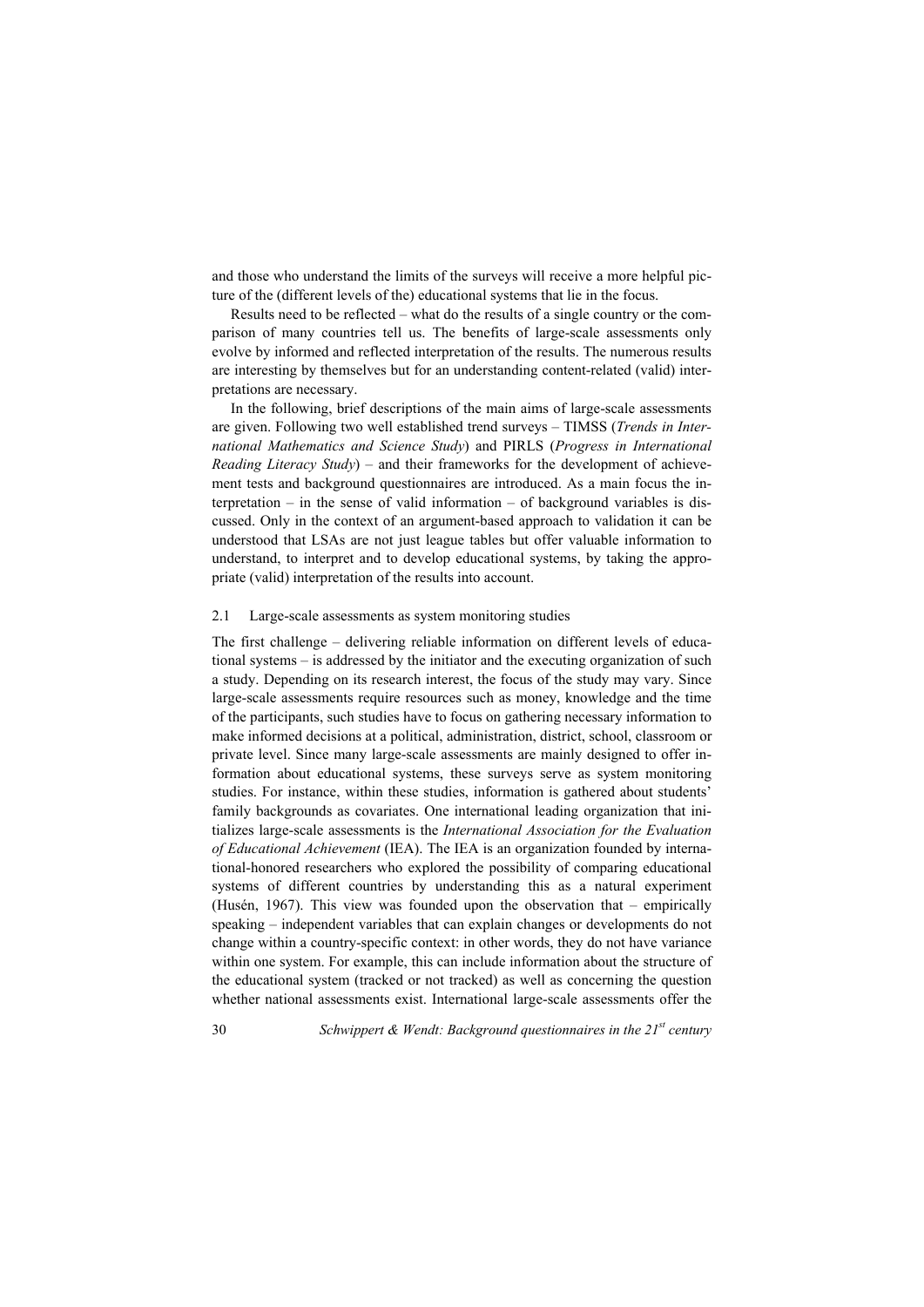possibility to evaluate these variables by comparing them between different educational systems. However, by creating an international comparison, the core question is to explore the important variables in an educational system that can prompt enhancements for students once their values differ. Nonetheless, the question remains: What is the global goal of educational systems to enhance students in different subjects, motivation or social values? What are international common goals or what goals are important only for specific regions of the world? Finally, what variables need to be varied to achieve expected and desired changes?

The main field of expertise of the IEA is to assess the cognitive achievement of students, including reading, mathematics and science literacy, which is taught across the world. To assess these student abilities, first a framework needs to be designed that explains everyday life experiences that students need to learn or master to participate in social life in an informed, critical, and autonomous manner, with the perspective of being a gainful and responsible member of society (Tenorth, 1994). For younger students, this means that they need to learn the fundaments of cultural techniques (like reading, calculating and basic natural scientific knowledge) step by step in a systematical manner.

Next to the cognitive abilities of students, it is also important to assess the circumstances of learning because they open the possibility for changes that help or enable the students in their learning process. Since students' learning is affected by many circumstances, the infrastructure of their learning environments in both their families and their schools and classes – and finally in their peers' out of school and families – needs to be pictured in a survey that aims towards improving students' achievement and their future prospects in society.

The second challenge – to document the situation of educational systems every few years as trend information – encompasses the first challenge to further identify meaningful variables for assessing both achievement and background variables. Large-scale assessments designed as cross-sectional studies offer a specific quality of information on the educational systems that participate in these surveys. Nevertheless, cross-sectional studies offer a snapshot of the system, without the possibility to understand or extrapolate changes in both the average achievement level of students as well as causal inferences on those circumstances that may cause changes in student achievement. In order to investigate changes, longitudinal study designs are necessary. Since international large-scale assessments are mainly designed as system monitoring studies, the main focus lies on the observation of system-relevant information, whereby the students' ability is one out of many possible indicators for the success of the educational system.<sup>1</sup> Beginning in the mid-1990s, the frequency of international large-scale assessments became so high that the cycles of studies could be used as longitudinal information at the system level. Pre-

*TC, 2017, 23 (1)* 31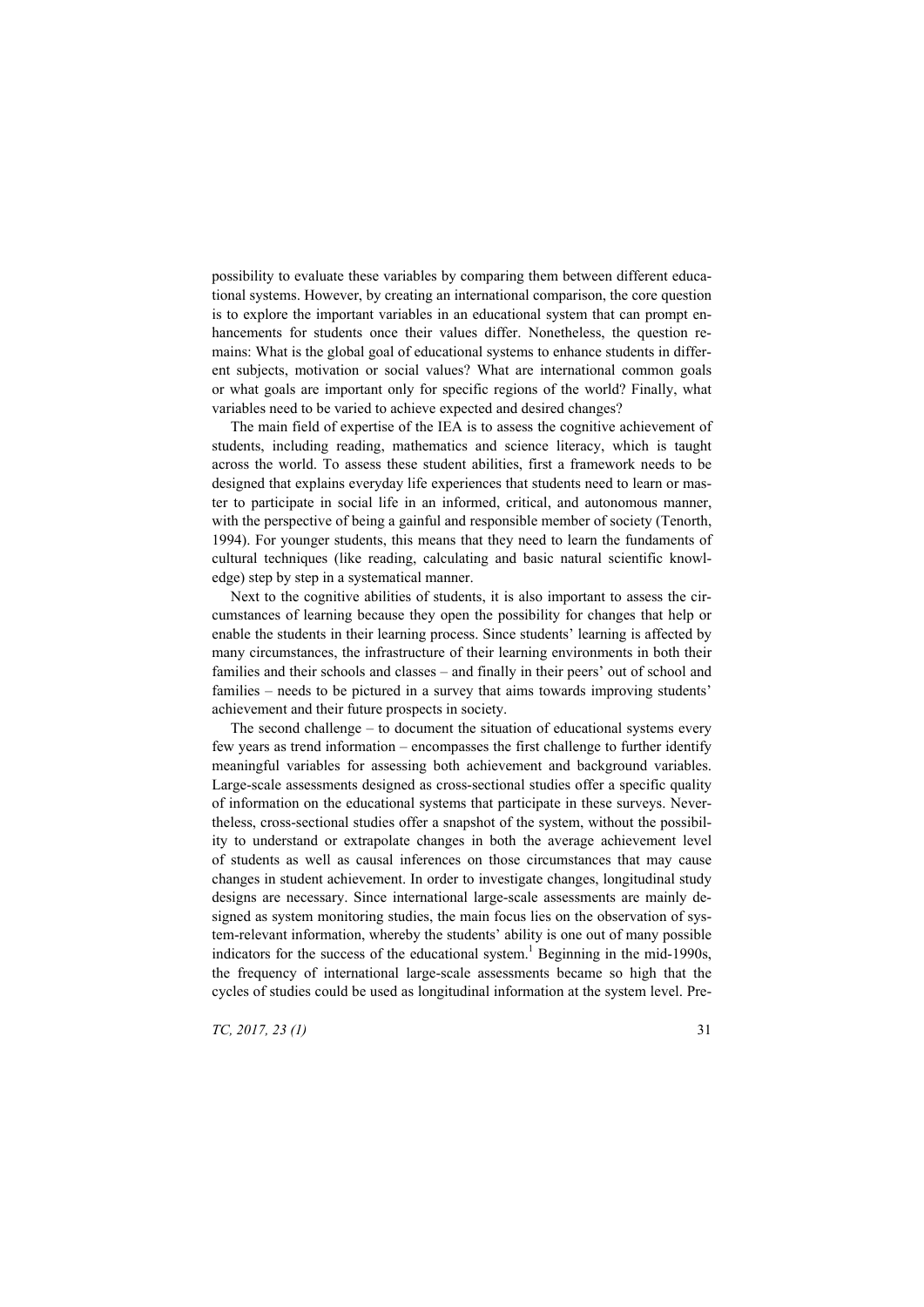viously the 'steps' between studies focusing on the same or similar objectives were so wide that each of the studies was state of the art within its time but incomparable over time. To offer continuous information about educational systems the interval between the surveys became shorter and the assessment of achievement and background information was carried over to the next cycles, marking the birth of (system monitoring) trend studies. However, by designing these trend studies, a new challenge emerged: How can changes be measured in changing systems? Does the construct in one cycle of the study still represent the same in a later cycle? From the perspective of test theory – the *conditio sine qua non* – the fundamental axiom is "if you like to measure change, do not change the measure" (Tukey & Beaton cited in Mullis, Drucker, Preuschoff, Arora & Stanco, 2012, p. 3). However, if the reality changes how can we access the 'new' state of the art reality if we are constrained not to change the tools to assess it?

Transferred to large-scale assessments this means: measuring trend is a challenge! The IEA set up two worldwide studies which document the development of educational systems and manage the challenges of large-scale assessments as trend studies. These studies – namely TIMSS and PIRLS – are presented in the following section.

#### 2.2 IEA trend studies: TIMSS and PIRLS

Gaining the possibility to live one's own life self-determined in today's world requires mastering the basic culture techniques that enable a person to communicate, obtain information independently, take part in daily life and have the opportunity to accomplish a productive job, namely being able to read, calculate and have some basic natural scientific knowledge. Students around the world start to learn this basic prerequisite from primary grade onwards. Owing to the importance of students' enhancement in schools, in 1960 the IEA decided to conduct the first international comparative pilot study focusing on mathematics, science, reading comprehension, geography and non-verbal ability (Kyriakides & Charalambous, 2014). Four years later (1964), the *First International Mathematics Study* (FIMS) was conducted and in 1970–71 the data collection of the *First International Science Study* (FISS) took place (IEA, n.d.). The *Second International Mathematics Study* (SIMS) followed in 1980–82 and the *Second International Science Study* (SISS) in 1983–84. Finally, in 1995 a milestone for assessing mathematics and natural sciences occurred as the *Third International Mathematics and Science Study* (TIMSS) was carried out. This TIMS study was the beginning of a four-year cycle by assessing the mathematics and natural science ability of students in primary (3–4 graders) and secondary (7–8 graders) school. After 1999 – the first repetition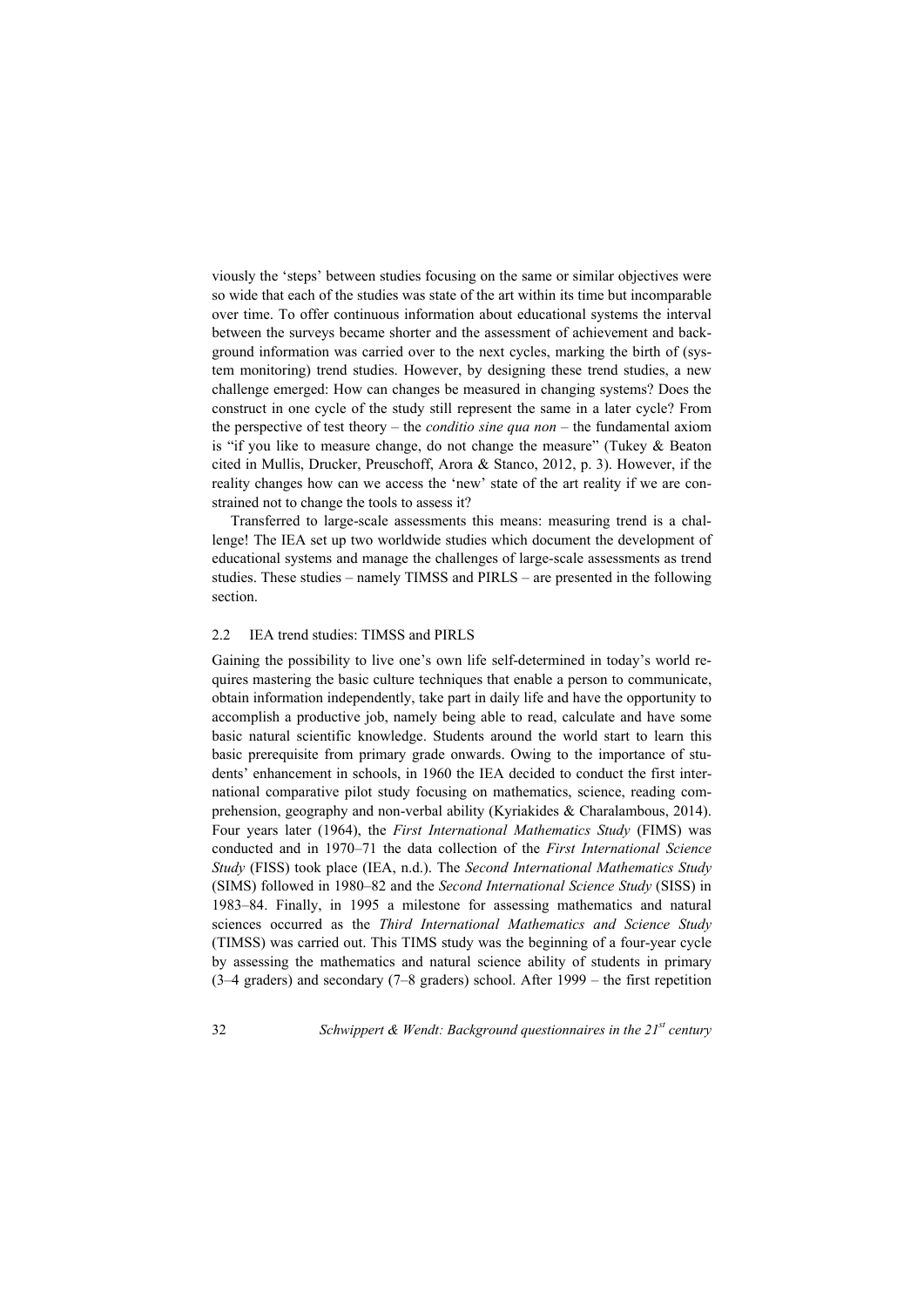of TIMSS – the name of the cycle was adapted to its real design: *Trends in International Mathematics and Science Study* (followed by the year of the assessment).

Although the assessment of reading started with the first pilot study (1960), it took until 1990–91 until the *International Reading Literacy Study* (IRLS) was conducted to investigate the reading ability of 9 and 14 year old students (IEA, n.d.). About ten years later, the second milestone in the context of international largescale assessments was marked, with the beginning of the five-year cycle of the *Progress in International Reading Literacy Study* (PIRLS) as a trend study of fourth graders' reading ability.

Germany participated in the IEA *Six-Subject Study* in 1970, with (from its national perspective) disappointing results. Due to the dominant research paradigm in qualitative-oriented humanitarian sciences, Germany did not participate in the ongoing IEA international large-scale assessments for the next 20 years. Credit belongs to Rainer Lehmann, who ensured that Germany participated in 1991 with representative samples from East and West Germany (right after the fall of the Berlin Wall) and four years later in TIMSS 1995. Due to the disappointing results again, German politicians decided to participate mandatorily in international system monitoring studies addressing the core culture techniques of society (reading, mathematics and science ability). Hence, Germany has participated in PIRLS from the first cycle in 2001 until today (2016) and with the primary grade cohort in TIMSS since 2007.

Since the results of international comparative studies such as TIMSS and PIRLS are read very carefully by politicians, administration and research in Germany, the value of the studies strongly depends on their information content. Next to the appropriate achievement tests, the richness of the information content of the studies is based on background questionnaires. This offers the necessary independent variables that can be used to find and explain differences in the students' abilities. Once patterns of explanations for the differences are identified – based on either the national or international level – this information can be used to initialize and undertake reforms in the educational sector. Some may initialize effects very soon while others may take longer depending on the level in the educational system where these reforms take effect.

Although the political decision to participate in international system monitoring studies has been made, the value of the studies depended on how accurately actual changes in society and its consequences for the educational system are addressed in these studies. For this reason, from a German perspective it is important that a powerful research framework is available that covers the most actual challenges in the educational system, as well as ensuring the participation of a significant number of countries. Most interesting are those countries that do not have the same but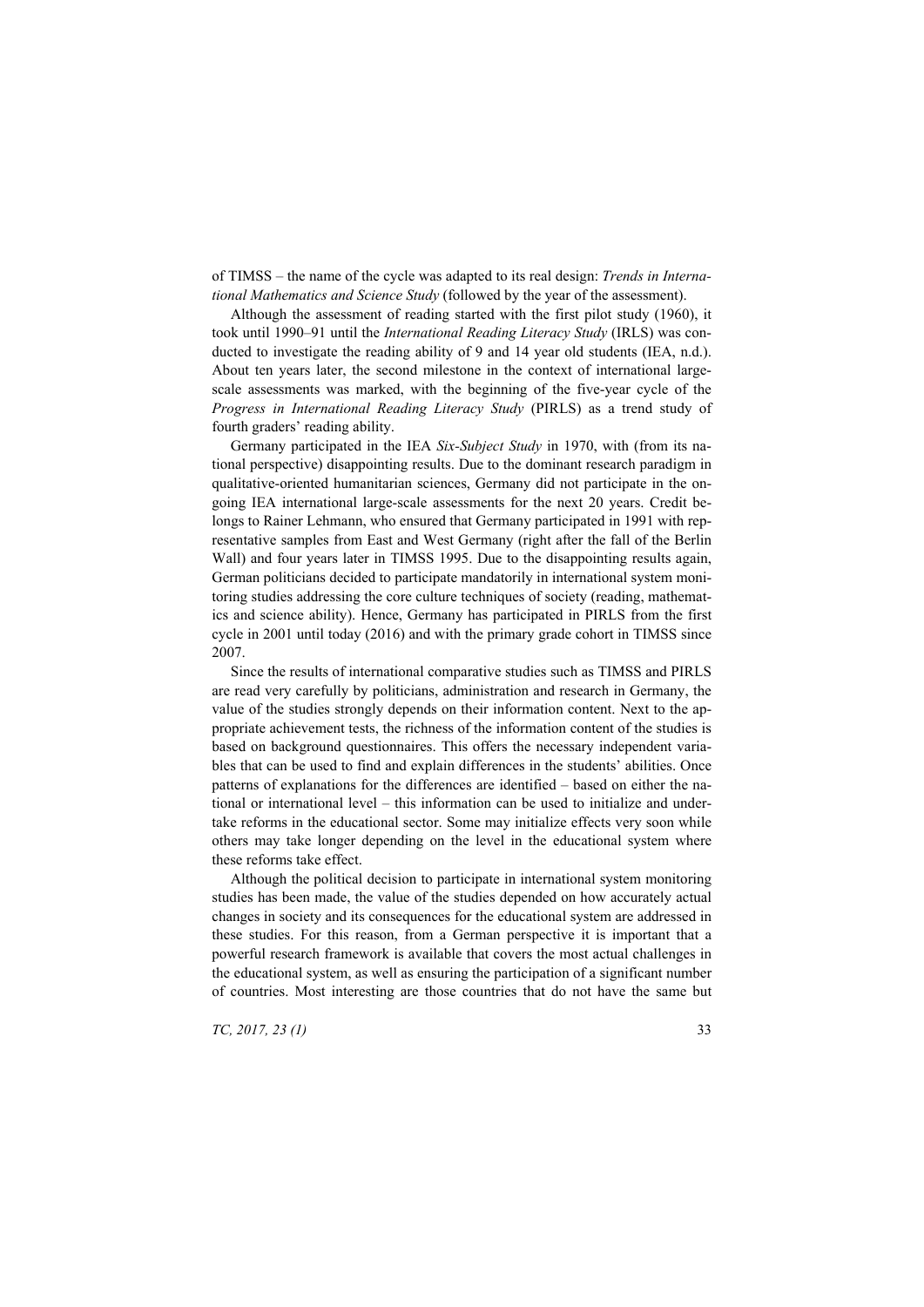similar challenges in their system as well as acting in similar circumstances as Germany. By looking at the top-scoring countries, international large-scale assessments like TIMSS and PIRLS offer Germany important information about what is possible in educational systems. However, the core issue is to understand how neighbors or partners in unions handle the same or similar challenges given that they have comparable political, social and historical background under which the educational systems developed or are administered.

Within the IEA the development of LSA is based on rich experience in conducting international assessments around the world. Based on the documented previous knowledge a successful design of future studies is only promising if current theoretical models are taken into account as well. To give an idea of the orientation in the process of the development of test instruments and background questionnaires the following two sections give a brief insight.

#### 2.2.1 Conceptual framework for achievement tests

The concepts of the IEA studies are inspired by the perspective to contribute to an educational system in which students are prepared for their lives ahead. This mission is clearly apparent once the achievement definitions of the actual TIMSS 2015 and PIRLS 2016 cycles are read:

TIMSS 2015 Mathematics Framework: Mathematics is essential in daily life for such activities as counting, cooking, managing money, and building things. Beyond that, many career fields require a strong mathematical foundation, such as engineering, architecture, accounting, banking, business, medicine, ecology, and aerospace. Mathematics is vital to economics and finance, as well as to the computing technology and software development underlying our technologically advanced and information-based world (Grønmo, Lindquist, Arora & Mullis, 2013, p. 11).

TIMSS 2015 Science Framework: The development of an understanding of science is important for students in today's world if they are to become citizens who can make informed decisions about themselves and the world in which they live. Every day they will be faced with a barrage of information, and sifting fact from fiction and understanding the scientific basis of important social, economic, and environmental issues is possible only if they have the tools to accomplish this (Jones, Wheeler & Centurino, 2013, p. 29).

PIRLS 2016 Reading Framework: The PIRLS definition of reading literacy is grounded in IEA's 1991 study, in which reading literacy was defined as 'the ability to understand and use those written language forms required by society and/or valued by the individual' (Mullis, Martin & Sainsbury, 2015, p. 11).

Based on these definitions, the tests for assessing students' achievement are designed whereby they reflect tasks that are age-appropriate displayed and address the required cognitive abilities to solve these tasks. By developing tasks and the corresponding test items, the experience that the students usually have at that age is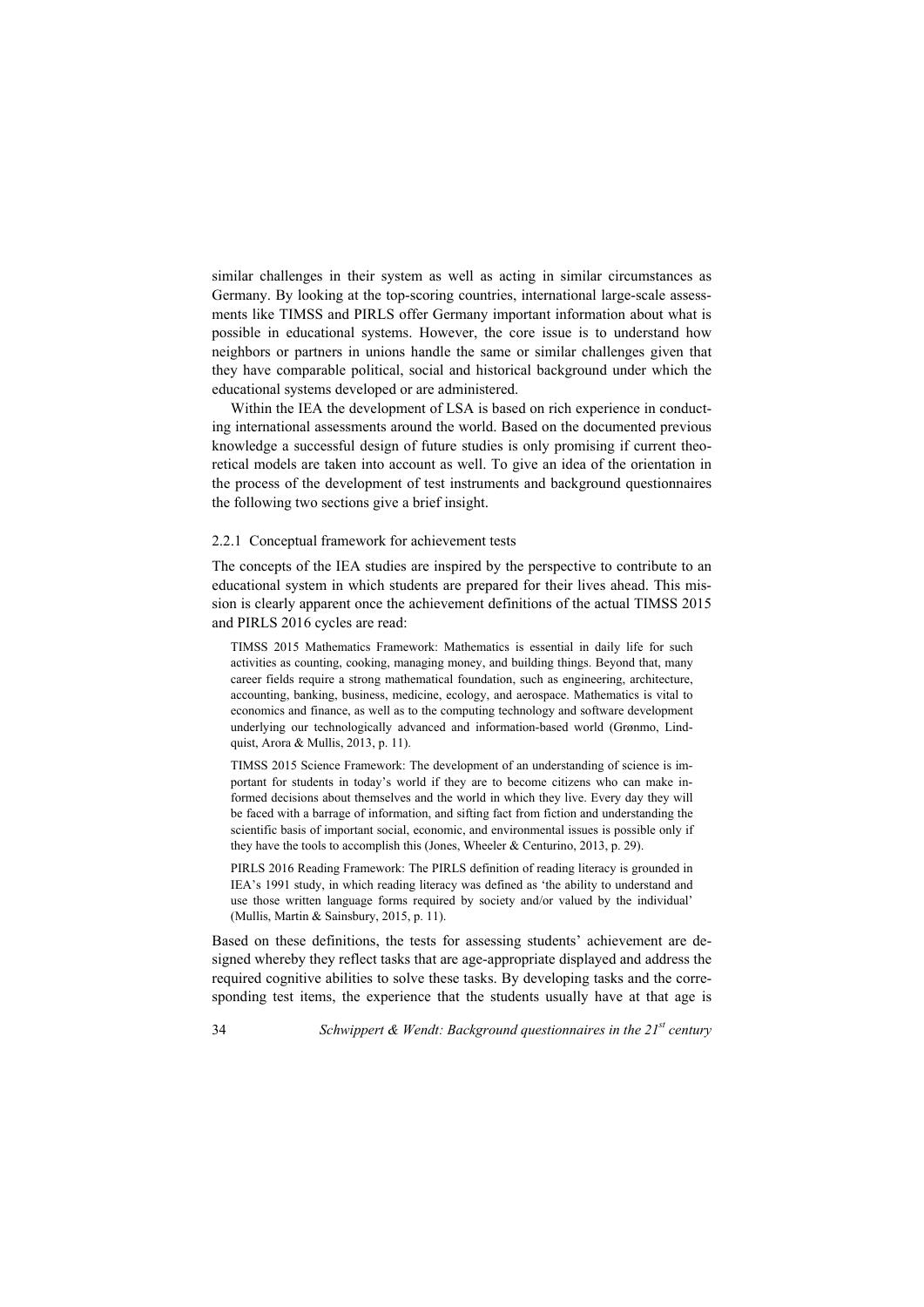taken into account. Although the test items themselves are artificial – because they are displayed on paper or screen – they nevertheless address the interesting subjectrelated (cognitive) abilities of the students.

For the IEA studies, expert teams worked on the assessment frameworks and filled them with relevant subject areas and content domains of the interesting abilities. For example, the reading ability tests presented to the students comprise different kinds of texts (informational and narrative), for which items are created that address different areas of comprehension. In a similar way, mathematics (number, geometric shapes and measures, as well as data display) and science (life science, physical science and earth science) tests are developed addressing the cognitive domains of knowing, applying and reasoning (Hooper, Mullis & Martin, 2013).

To ensure that the designed assessment framework also covers the relevant areas in the national educational systems, a broad agreement exists concerning which abilities are taught in school around the world and how this can be assessed. For this reason, in IEA studies the assessment framework follows the common teaching goals described by the participating countries in their national curricula.

In IEA studies, the curriculum is understood "as the major organizing concept in considering how educational opportunities are provided to students and the factors that influence how students use these opportunities" (Mullis, 2013, p. 4). Within IEA's curriculum model (see figure 1), three (hierarchical) levels are distinguished. The top level of this model represents the legal level of national curriculum. In the official written documents, the intention of the teaching and learning process is described. Since this is the normative- and theoretical-driven level, it is described as the intended curriculum. Thinking further from this theoretical framework towards practical issues at the next level, the implemented curriculum is located. Within this (theoretically deducible) curriculum, the realized aspects of the intended curriculum are summarized. The implemented curriculum reflects the notion that – due to practical reasons or circumstances – not all intentions of the intended curriculum could be transferred into the practical teaching and learning process. For example, the textbooks used do not cover exactly the intended curriculum, while teachers cannot – e.g. due to social interactions with the students or different levels of students' abilities, motivation, or interest – realize all intended aspects of the documented (intended) curriculum. Finally, the realized (attained) curriculum reflects the notion that not everything that has been taught has been learned by the students, for whatever reason.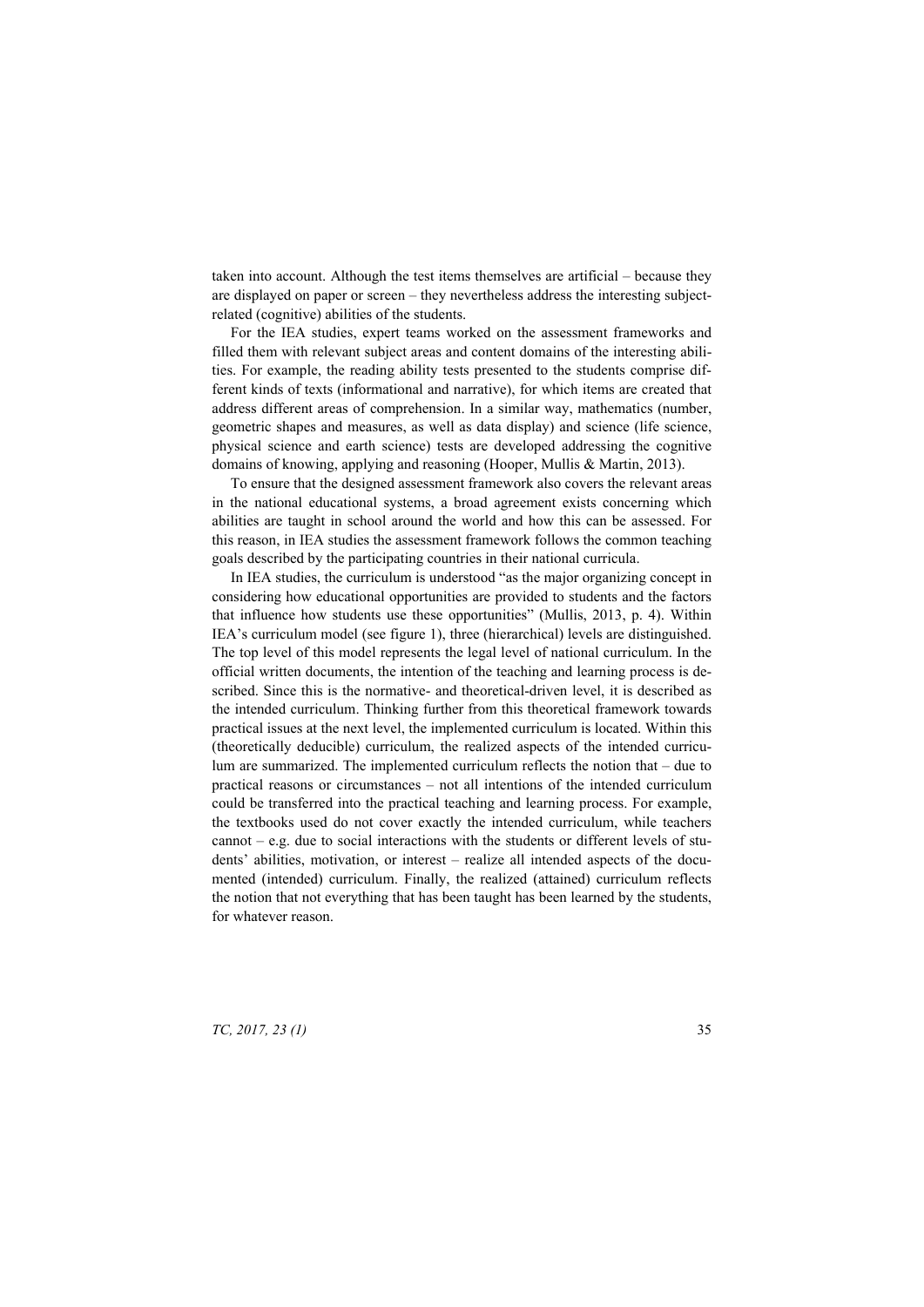# Figure 1: TIMSS curriculum model (source: Mullis, 2013, p. 5)



Since the national (intended) curricula contain the official goals for teaching and learning but not a description of the circumstances or background information of the educational system, the IEA decided to gather further information concerning the national curriculum with a curriculum questionnaire which is answered by the national research coordinator of the actual study. The international study center highlights:

The questionnaire is designed to collect basic information about the organization of the mathematics and science curriculum in each country, and about the content of these subjects intended to be covered up to the fourth and eighth grades. It also includes questions on attrition and retention policies, the local or national examination system, as well as goals and standards for mathematics and science instruction (Martin, Mullis & Foy, 2013, p. 97 f.).

To understand the process of teaching and learning by considering the opportunities to learn, all three levels of the curriculum – intended, implemented and realized – must be taken into account. Only an understanding of the different layers of intentions and implementations in the teaching and learning process – by taking the level-specific circumstances gathered by background questionnaires into account – allows a purposeful development of educational systems.

## 2.2.2 Conceptual framework for background questionnaires

The stock-taking of the ability level of students by itself does not offer any indications about what needs to be changed in the educational system to enhance students' achievement. For this reason, in the IEA studies background questionnaires are addressed to different actors in the educational system.

In today's technologically-centered society, understanding how to improve student learning in mathematics and science [and fostering reading achievement] is vital for educational policy makers, as well as principals, teachers, and parents. A strong foundation in [reading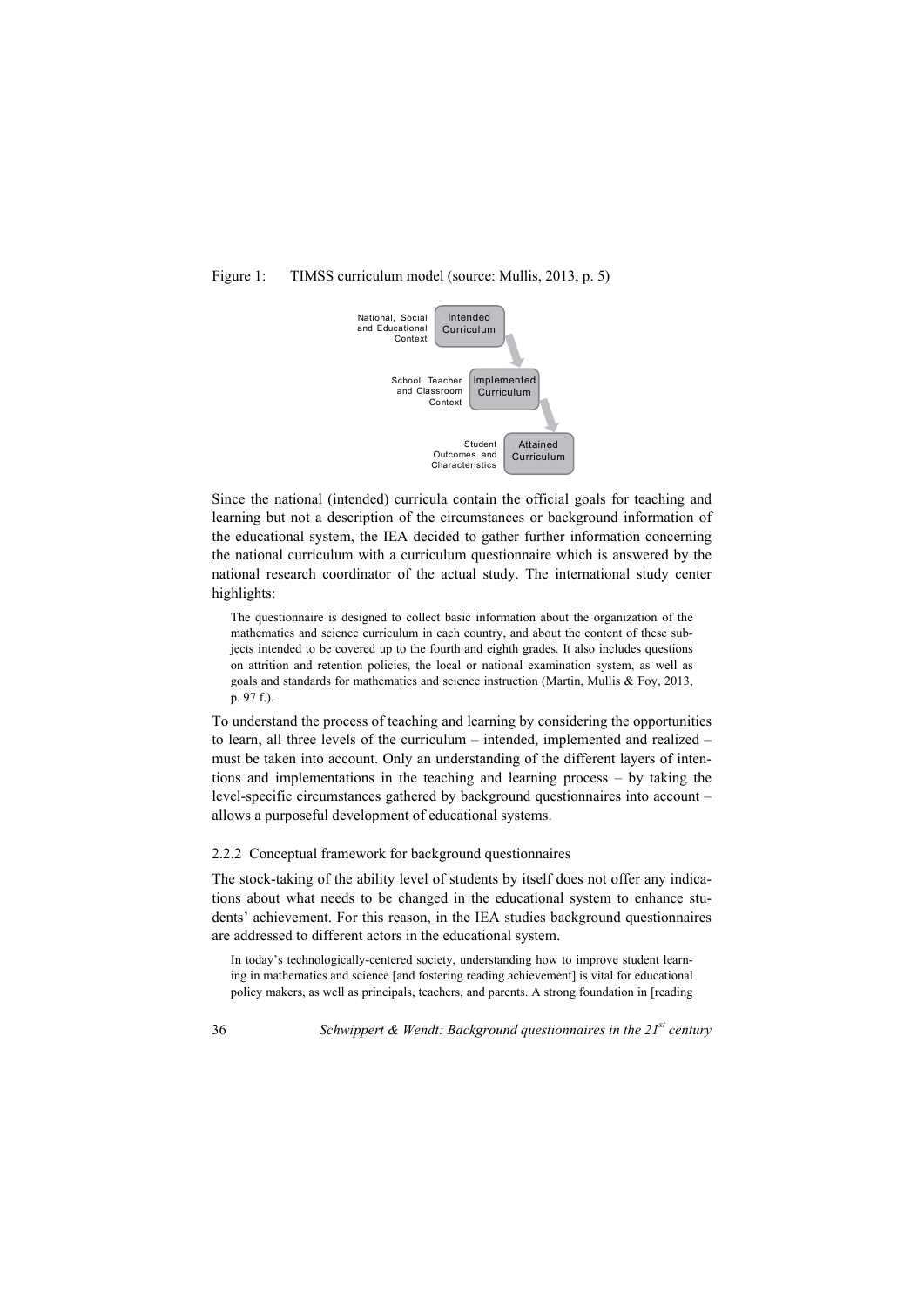ability,] mathematics and science is crucial for student's academic and professional development, and fundamental to the prosperity and welfare of the global community (Hooper et al., 2013, p. 61 [supplements by the authors]).

[The studies collect data] about how educational systems throughout the world deliver and promote learning …. These data on system structure, school organization, curricula, teacher education, and classroom practices reveal many pathways to teaching and learning. In particular, when compared across countries and in relation to student achievement, this information can provide insight into effective educational strategies for development and improvement (ibid.).

Accessing this information to gain a rich background for analyzing students' achievement helps to understand the current situation in educational systems and helps to compare it between different educational systems.

Specific challenges occur if the briefly presented frameworks are transferred into the context of trend studies. Besides the requirement to get appropriate and useful information to understand educational systems, the chronological perspective is a challenge for itself as will be shown in the following section.

#### 2.2.3 Challenges by designing background questionnaires in trend studies

By establishing trend studies, the assessment of background data is a major challenge. The main focus of the IEA studies lies on the accurate assessment of students' achievement. Based on this condition, most of the assessment time is allocated to test administration. Relatively speaking, only a small portion of the time is used to obtain background information from the students. Moreover, the time that is planned to complete the home questionnaire by the parents is limited, since otherwise the response rate may drop or systematic cancellation for specific questions may occur. Given the fact that the background database is limited, it becomes even more crucial which questions are used and which are fruitful for trend analysis. Following the rule that the same information needs to be gathered in the same way – by either comparing different countries among each other or comparing countries' development over time – it is difficult to react to a dynamic educational system. To assess changing conditions in an appropriate way, it is necessary to adapt the background questionnaires accordingly.

Once scales in the background questionnaires are repeated over different cycles of a study, the usage of *item response theory* (IRT) helps to make comparable scale scores both over time and between countries (see Mullis, Martin & Hooper, 2016). By using appropriate IRT models, sources of bias in the context of the assessment can be detected. After identifying the bias, it is possible to encounter it in specific (scaling) models or enhance the scales for next cycles or stages of the study. Obtaining appropriate and reliable responses in each cycle means that if changes in the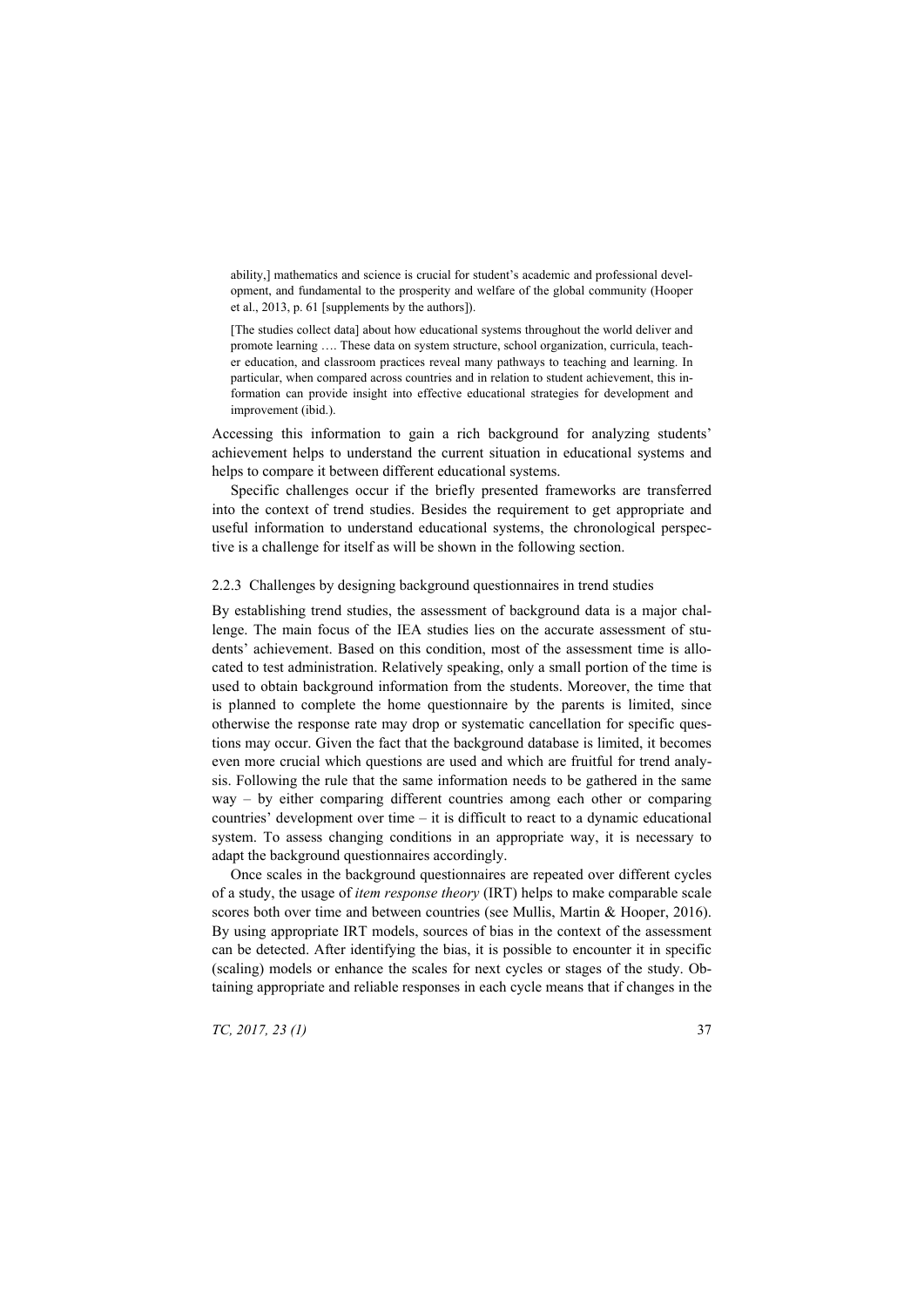scales need to be undertaken, comparisons over cycles of studies are not possible. Nevertheless, the alternative to maintaining scales with inappropriate characteristics would lead to misinterpretation regardless. As described by Mullis et al. (ibid.), the IRT approach is also used in the TIMSS and PIRLS studies. In general – as already mentioned – this is the state of the art to derive comparable scale scores. However, establishing this technique on a limited number of items (for each scale) causes other kind of challenges, as highlighted by Gustafsson and Rosén (2014). The core question (ibid.) that arises in the context of anchoring tests with only a few items relates to how reliable the concurrent modeling of the scales is, e.g. over time. As a conclusion, it should be noted that the items on which both the scales and the anchoring over time are based need to be selected very carefully.

In addition to these model-based issues, He and van de Vijver (2013b) highlight the necessity of carefully constructing questions and scales for cross-cultural studies like large-scale assessments. Following their research, the authors also recommend a careful investigation of the scales and items (e.g. by *differential item functioning* (DIF), *confirmative factor analysis* (CFA) or multilevel (HLM) approaches) as well as standardized test settings (defined as basic requirements in the TIMSS and PIRLS study design). Furthermore, by conscientiously considering possible sources of bias (e.g. construct, method and item bias), it needs to be distinguished in the process of analysis which kind of reasons could lead to variances in the answers between persons, groups or countries (ibid.). Some of them may be explained as cross-cultural effects given that they could likely be based on different response behavior or they simply guide to the fact that there are objective differences observed. Based on their research, He and van de Vijver (2013a) find empirical evidence for a cross-ethnic general factor by answering Likert-type scales, which could – under consideration of the measurement level of the scale (taking into account the measurement equivalence, such as construct-, measurement unitand full score-equivalence) – be used for comparisons between countries. Nonetheless, by looking more closely at the interpretation of scales, it becomes obvious that depending on the group of answering persons, more latent information could lie behind the differences in the scales that need to be explored in depth.

At this point it becomes evident that the interpretation of scales is not only a technical driven approach that enables comparisons but it is also tightly associated with the interpretation of the scale – or in other words with its validity. The following section gives an overview of the changing interpretation of validity in social science.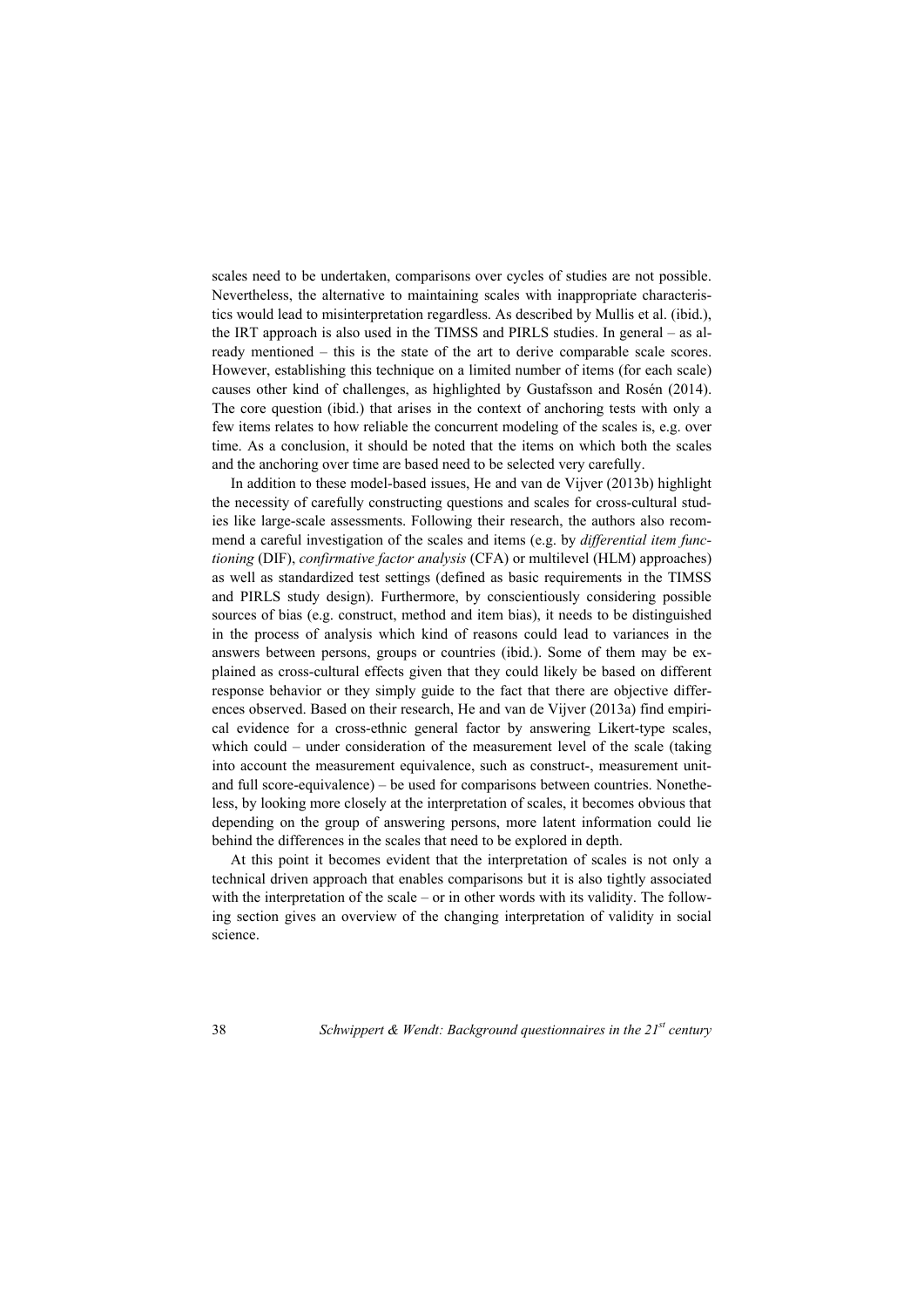# 2. The question of validity

With the development of tests during recent decades, the meaning of test criteria has also changed. The most affected criterion is the validation approach. The *Journal of Educational Measurement* dedicated a special issue to the topic of 'validity'. In the leading article, Kane (2013) describes the development of the understanding of validity to date:

Criterion-Based and Content-Based Approach: By around 1915, the notion of criterion validity was in use. With a criterion measure that was assumed to approximate the 'real' value of the attribute of interest, validity could be evaluated in terms of the relationship between test scores and criterion scores (Thorndike, 1918). The early work on criterionrelated validation mainly seems to have addressed applied problems in selection and placement with criteria specified in terms of desired outcomes (von Mayrhauser, 1992) (Kane, 2013, p. 4).

The Construct Model: In their conceptualization of construct validity, Cronbach & Meehl (1955) shifted the focus from the development of a test for a given interpretation to the relationship between the test and a proposed interpretation. They developed their construct validation framework in terms of then-current views in the philosophy of science that theoretical constructs would be implicitly defined by their roles in a theory (ibid., p. 5)

Argument-Based Approach to Validation: Cronbach (1982, 1988) and House (1980) proposed that the logic of evaluation argument could provide an effective framework for validation, and Cronbach (1988) suggested that a *validity argument* [emphasis in original] could provide an overall evaluation of the intended interpretations and uses of test scores by examining the evidence for and against the claims being made, including any evidence relevant to plausible alternate interpretations and uses. The analysis 'should make clear, and to the extent possible, persuasive, the construction of reality and the value weightings implicit in a test and its application' (Cronbach, 1988, p. 5) (ibid., p. 8).

Technically speaking, the mentioned 'tests' do not need to be achievement tests; rather, the whole arguments also remain valid for the assessment of background information. Furthermore, the answers to scales of background questionnaires are not interpreted as right or wrong – as is the case for achievement tests – but rather as a reflection of the agreement with other relevant constructs. These can be scales of interest and motivation as well as socio-economic or socio-cultural welfare, etc. The argument concerning how the constructs – based on either tests or scales within a questionnaire – have been interpreted as valid measures remains the same. Kane (2013, p. 3) highlights:

Validity is not a property of the test. Rather, it is a property of the proposed interpretations and uses of the test scores. Interpretations and uses that make sense and are supported by appropriate evidence are considered to have high validity (or for short, to be valid), and interpretations or uses that are not adequately supported, or worse, are contradicted by the available evidence are taken to have low validity (or for short, to be invalid). The scores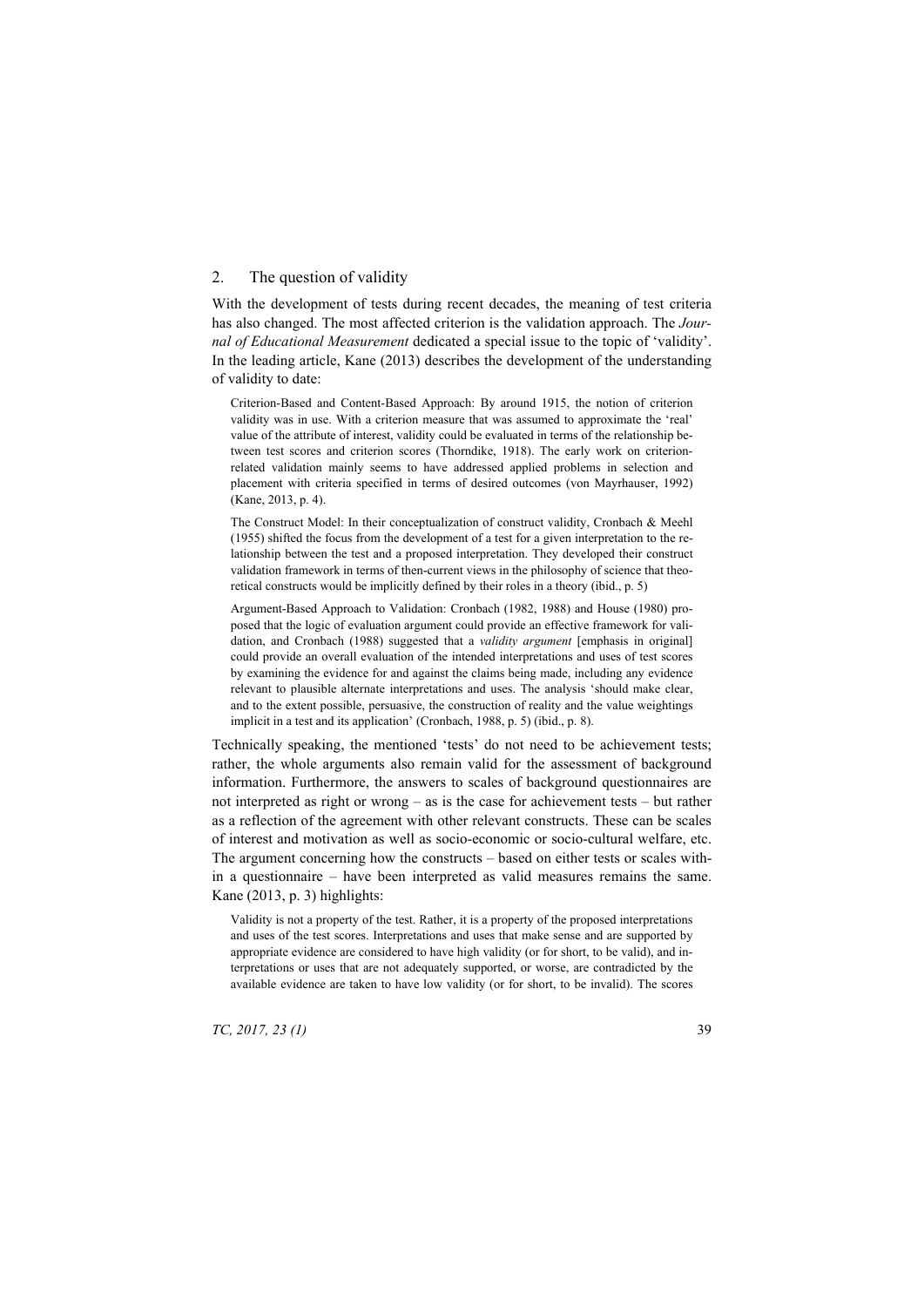generated by a given test can be given different interpretations, and some of these interpretations may be more plausible than others.

In other words, the argument-based approach induces a pragmatic perspective, whereby the validity is taken as the range of its interpretation and practical implications. It calls for "a clear statement of the proposed interpretations and uses and a critical evaluation of these interpretations and uses" (Kane, 2006, p. 17).

Following this argumentation, a counting of positions in rank-order tables – like league tables – does not make sense: as soon as background variables are used to show differences between groups or are used as independent variables, it must be ensured that the content and interpretation related to the background variables (or scales) can be interpreted between countries or groups in the same way. If this cannot be ensured, it is very likely that the result will be like comparing apples and oranges.

In the context of LSAs not only the value of indicators or scales by itself has to be taken into account. Also the (country) specific circumstances are important to be considered. Social, cultural, economic, and historical background information need to be reflected to understand for example the role of the number of books at home. A possible valid interpretation of the number of books at home is not only the pure number of printed objects but its value gives also an (indirect) indication concerning the social, cultural, and economic status of the families. Looking on the correlation of achievement and the number of books at home gives a general (universal) tendency but to understand what the number of books at home 'really' measure one has to reflect its validity. By comparing effects of such variables (or scales) between countries in the context of LSA it is important to reflect if similarities and differences can be interpreted in the same manner. To avoid over-simplifications of effects over all participating countries it could be a constructive strategy to focus on a selection of countries (e.g. EU, OECD, Scandinavia, East-Asia) for which the proportion of between country variances is more likely smaller than in not selected countries. By taken e.g. cultural and historical background into account observations between the observed countries appear in a different light. In the context of the number of books at home and its influence on reading achievement in school it might be of interest to take into account whether a country has a written or an oral tradition for the transmission of stories and fairytales. This cast a differentiated light on books as a cultural symbol.

## 3. Strategies for the development of background questionnaires

Since nobody can predict future developments in educational systems, how largescale assessments (and their instruments) should be designed to provide answers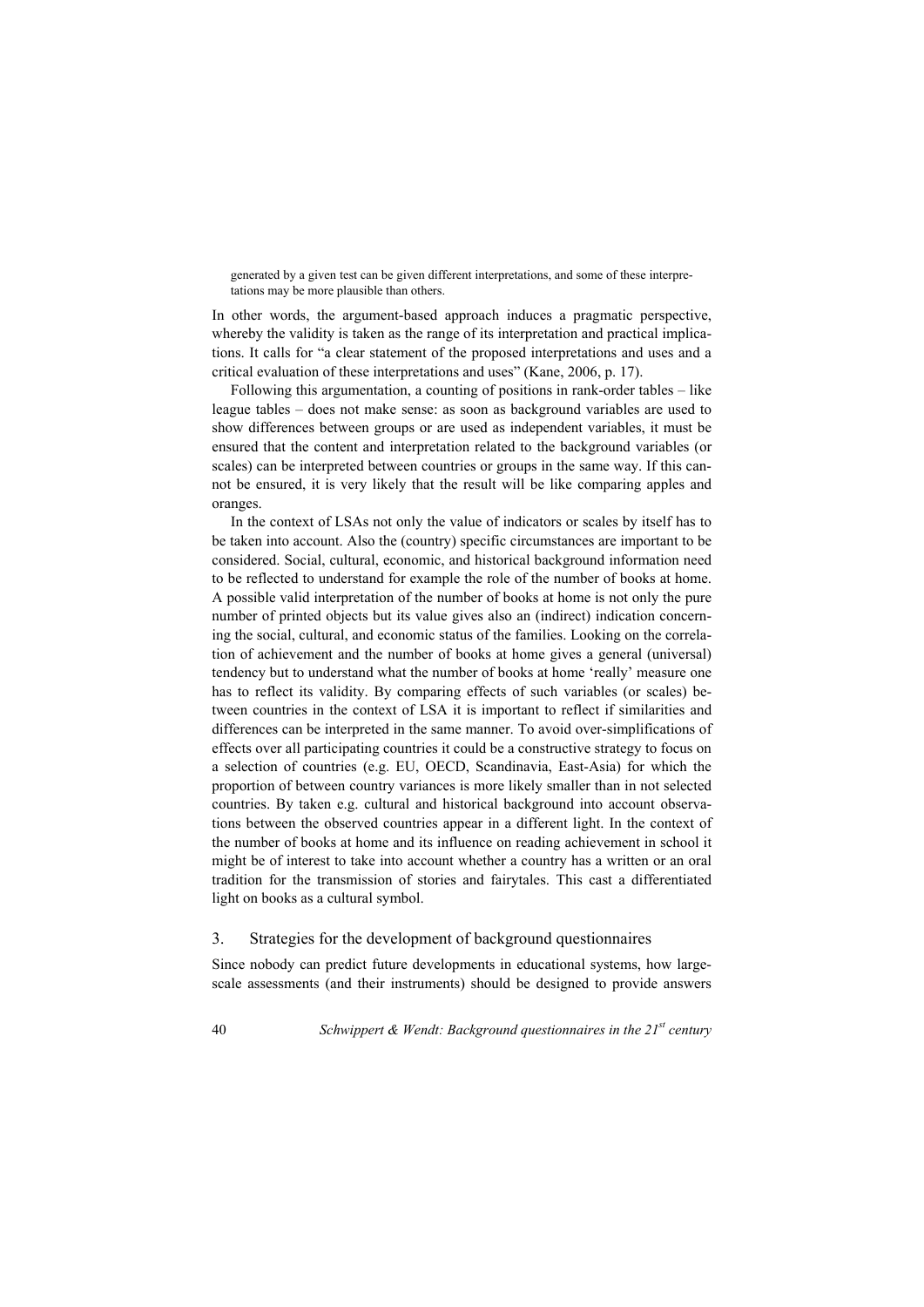to upcoming questions in the  $21<sup>st</sup>$  century reflects one of the most important challenges.

Essentially two perspectives can be distinguished, namely a research-oriented approach and a challenge-oriented approach. Nevertheless, both approaches need to follow the standards of modern test theory taking into account the measurement equivalence between countries (see He  $&$  van de Vijver, 2013a) and over time, as well as considering the argument-based perspective on the validity of the indicators and scales used. As highlighted in the 'Education and Training Monitor' of the European Commission (European Commission, 2016), international comparisons should only be based on indicators that are internationally comparable. This sounds easy, but it is difficult to realize. The question of validity of the information remains due to the fact that cultural and historical differences in the interpretation of background variables influence its validity.

In this sense, for the development of background questionnaires in large-scale assessments it seems to be a fruitful strategy to consider empirical-based theoretical models that model the improvement of educational systems. In his meta-meta analysis, Hattie (2010) showed that those variables that are most effective in explaining differences in students' abilities address a fruitful cognitive process of learning. This means that distant variables like the structure of the educational system or the organization of everyday school life have (much) less predictive power than those showing how teachers support the learning process of students (e.g. cooperative learning, peer tutoring, direct instruction, feedback). Taking up this idea and combining it with observations of school and classroom research, Klieme and Rakoczy (2008) highlight that the question concerning what good teaching is should be addressed by teams of researchers from different fields of expertise, including empirical research, school effectiveness research and pedagogical psychological research. Research in the field of content knowledge, pedagogical content knowledge and pedagogical knowledge (Shulman, 1987) seems necessary to understand the complex process of teaching and learning in school. In Germany, the experts for pedagogical content knowledge do not have a long tradition in quantitative research. Based on these observations and combining the expertise of both fields seems promising to investigate the learning process in schools and classrooms. To develop scientific-based factual knowledge for teachers, systematic research regarding the input, process and output of the educational process is needed. To create a positive environment for teaching and learning processes, different levels of the educational system need to be evaluated (see i.e. Scheerens & Bosker, 1997). Studies like TIMSS or PIRLS offer the best conditions for this kind of research. Within these studies, the empirical educational research is combined with research about pedagogical content knowledge embedded into the framework of (interna-

*TC, 2017, 23 (1)* 41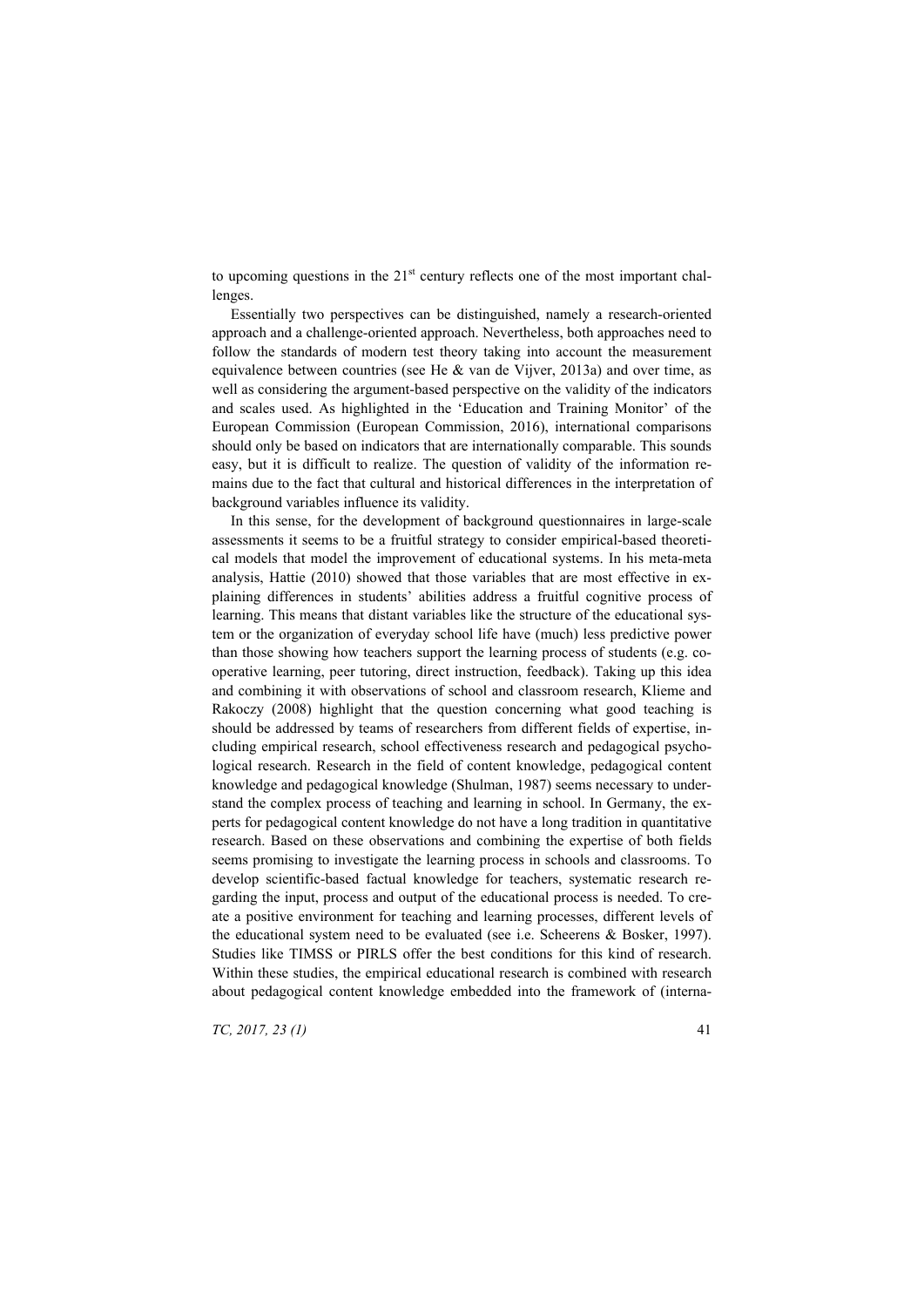tional) school effectiveness research (see Klieme & Rakoczy, 2008). In this context, one possible approach could be oriented towards the dynamic model of school effectiveness research of Creemers and Kyriakides (2006). This approach offers a research frame for understanding cross-sectional data as well as incorporating dynamic approaches that help to understand changes from the perspective of trend analysis. In this context, a third perspective carrying large-scale studies into the future could be to combine traditional background questionnaires and tests (either paper-and-pencil or electronic assessments) with assessment techniques that focus on the teaching and learning processes. This means that the study designs could be opened for approaches that enrich the cross-sectional data, e.g. with video recordings or systematic observations of the teaching and learning process; for instance, by using the *Classroom Assessment Scoring System* (CLASS) instruments (see Pianta & Hamre, 2009).

Returning to Hattie's (2010) findings to deliver promising suggestions for enhancing the quality of teaching and learning, Klieme and Rakoczy (2008) highlight that it seems to be a good strategy to explore characteristics of the acquisition of knowledge and motivational factors of students, such as: (a) structured, explicit, and disturbance preventing guidance of the lessons; (b) supportive, student-oriented classroom-climate (social climate); and (c) cognitive activation (of students). Based on these prerequisites, the sound learning process and the time on task is positively affected, leading to higher performance and conceptual understanding among the students. Moreover, the experience of autonomy, competence and social acceptance also guides to a higher motivation in the learning process of the students (see ibid.). Furthermore, for this process information captured by video recording or classroom observations could also be an interesting source of information.

## 4. Discussion

Challenges in educational systems are as diverse as the groups of protagonists involved. It has been known for some time that the expectations about the quality and quantity of information that teachers, parents, principals, administrational staff and politics possess strongly vary (Ross & Mählck, 1990). Within international largescale assessment, it is difficult to address all of these demands in an appropriate way, e.g. due to different historical, social or economic circumstances, the same groups might have different perspectives and questions within the different countries. To enable the countries to address the national-focused interest, the IEA offers the possibility to create national adaptations and extensions of the background questionnaires.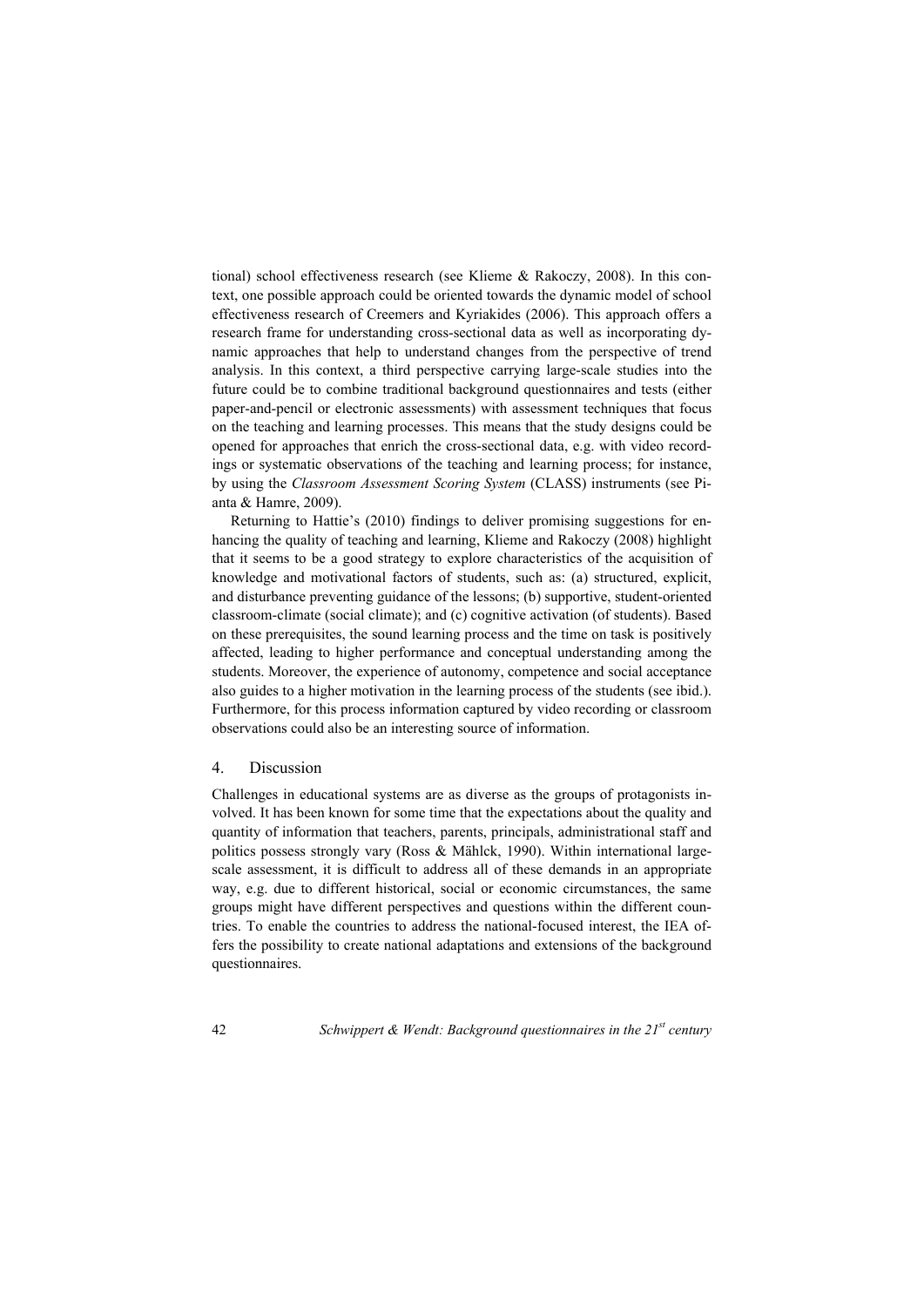Nevertheless, some questions can only be answered based on international comparisons. This does not necessarily mean that all participating countries need to ask the same questions, although either a union of countries that have the same information needs could be built up or regional contexts of countries could be taken into account for specific adaptations of the background questionnaire. For communities of interest, the Nordic countries (e.g. Iceland, Norway, Sweden, Denmark and Finland), the participating members of the European Union (EU) or the members of the OECD could serve as examples.

The necessity of the requirement of regional analysis is obvious since the population in Europe is becoming increasingly diverse. This emphasizes the role of education in supporting the integration of migrants and strengthening social cohesion (European Commission, 2016, p. 20).

The recommendations which can be drawn from the observations in this article are general statements that shall initiate a general discussion. The aim was not to provide specific variables or scales in general for future large-scale studies. General statements in this direction would be misleading. Without intensive research on specific research areas and without a systematic investigation what are the most important (research) questions a professional development of the next cycles of LSA is not possible.

Nevertheless, looking from a country specific angle on the possibilities that LSAs offer, specific interest can be named. In Germany definitely, the question of how to handle social heterogeneity and the impact of the individual background of the students seems to be one of the most urgent questions for our societies and therefore for all levels in the educational system. However, since the weightage of these challenges differ between the countries the best strategie in the context of LSAs is to negotiate on a common sense and shared objectives that should be addressed by these studies. These questions are truly driven by actual political and social challenges. The more specific the questions are focused the smaller might be the group of countries that agree on common (background) framework. The recommendation of this article is to follow actual developments of strong theories that model the impact of the educational system and to be flexible enough to address actual questions to all countries that are of importance and address questions to group of countries to cover their interest on specific information within their context and situation. Only due to meaningful planning of the design of tests and background questionnaires a solid data base will be available that allows (valid) interpretation of results from LSAs and the development of educational systems taken into account their individual circumstances.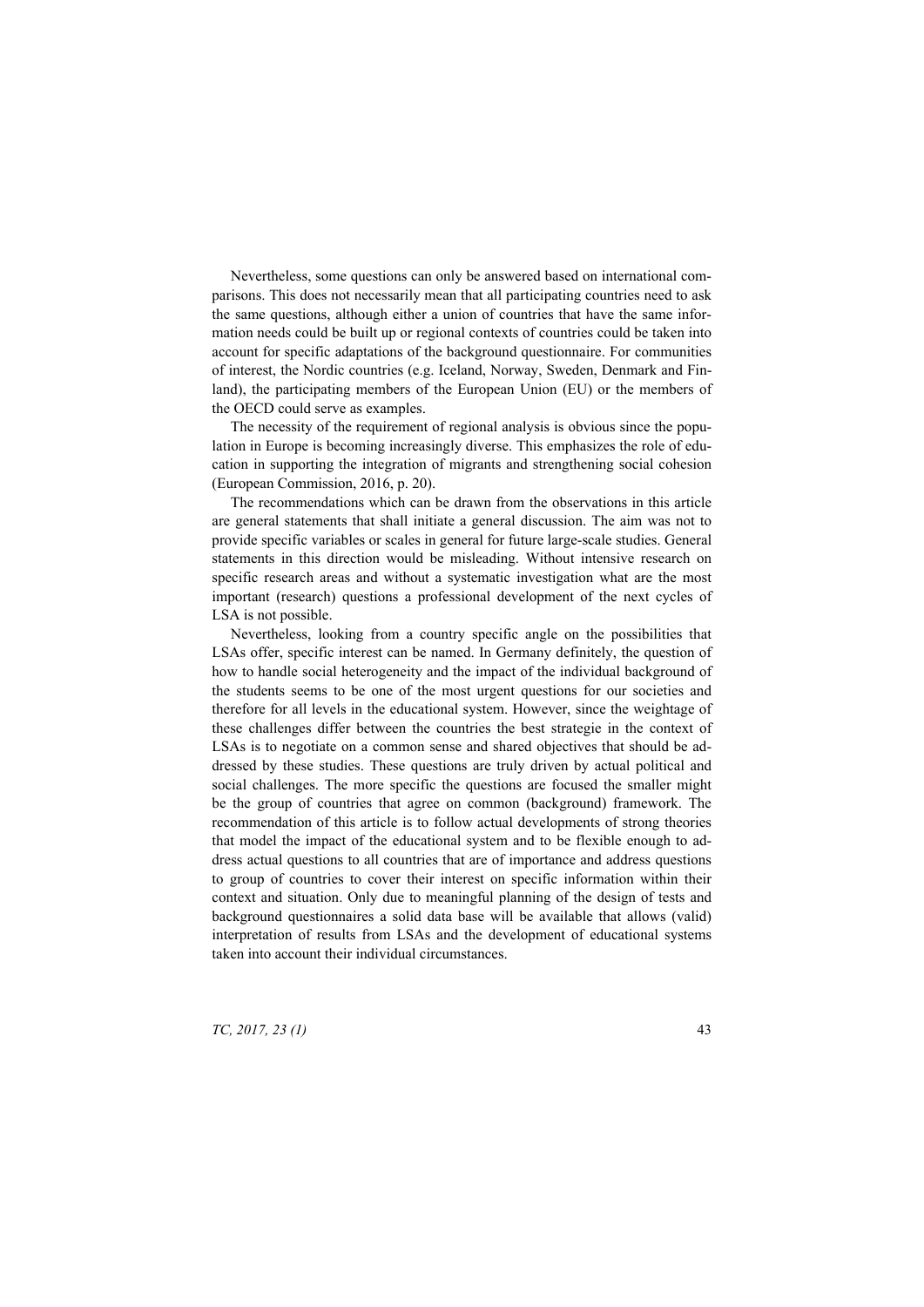The IEA offers the requisites to fulfil these recommendations therefore we are optimistic that LSAs will continue to offer important, reliable and valid information for the development of educational systems around the world.

#### *Note*

1. A common misunderstanding concerning large-scale assessments is that even though the students are tested intensely, the results of the tests cannot be used for individual diagnosis, due to the sampling plan and the specific method of administering the test items. Once single students would lie in the focus of a study, the testing time and herewith the number of items needs to be expanded to obtain reliable individual student measurements (independent of personal or group-related circumstances). The technique used in large-scale assessments is optimized to gather information from a representative sample of students with a sample of items that allow state of the art broad descriptions of the subject matter as well as being generalized to a population of students with known information about general learning circumstances in families, classes, schools and educational systems.

#### *References*

- Creemers, B. & Kyriakides, L. (2006). A critical analysis of the current approaches to modelling educational effectiveness: The importance of establishing a dynamic model. *School Effectiveness and School Improvement*, 17, 347-366.
- European Commission. (Ed.). (2016). *Education and training monitor.* Retrieved February 3, 2017, from http://ec.europa.eu/education/sites/education/files/monitor2016\_en.pdf
- Grønmo, L.S., Lindquist, M., Arora, A. & Mullis, I.V.S. (2013). TIMSS 2015 mathematics framework. In I.V.S. Mullis & M.O. Martin (Eds.), *TIMSS 2015 assessment frameworks* (pp. 1127). Chestnut Hill, MA: TIMSS & PIRLS International Study Center, Boston College. Retrieved February 3, 2017, from http://timssandpirls.bc.edu/timss2015/downloads/ T15\_Frameworks\_Full\_Book.pdf
- Gustafsson, J.-E. & Rosén, M. (2014). Quality and credibility of international studies. In R. Strietholt, W. Bos, J.-E. Gustafsson & M. Rosén (Eds.), *Educational policy evaluation through international comparative assessments* (pp. 19–32). Münster: Waxmann.
- Hattie, J.A.C. (2010). *Visible learning: A synthesis of over 800 meta-analyses relating to achievement*. London: Routledge.
- He, J. & van de Vijver, F.J.R. (2013a). A general response style factor: Evidence from a multiethnic study in the Netherlands. *Personality and Individual Differences*, 55, 794–800.
- He, J. & van de Vijver, F.J.R. (2013b). Methodological issues in cross-cultural studies in educational psychology. In G.A.D. Liem & A.B.I. Bernado (Eds.), *Advancing cross-cultural per*spectives on educational psychology (pp. 39–55). Charlotte, NC: Information Age Publishing Inc.
- Hooper, M., Mullis, I.V.S. & Martin, M.O. (2013). TIMSS 2015 context questionnaire framework. In I.V.S. Mullis & M.O. Martin (Eds.), *TIMSS 2015 assessment frameworks* (pp. 61-82). Chestnut Hill, MA: TIMSS & PIRLS International Study Center, Boston College. Retrieved February 3, 2017, from http://timssandpirls.bc.edu/timss2015/downloads/ T15\_Frameworks\_Full\_Book.pdf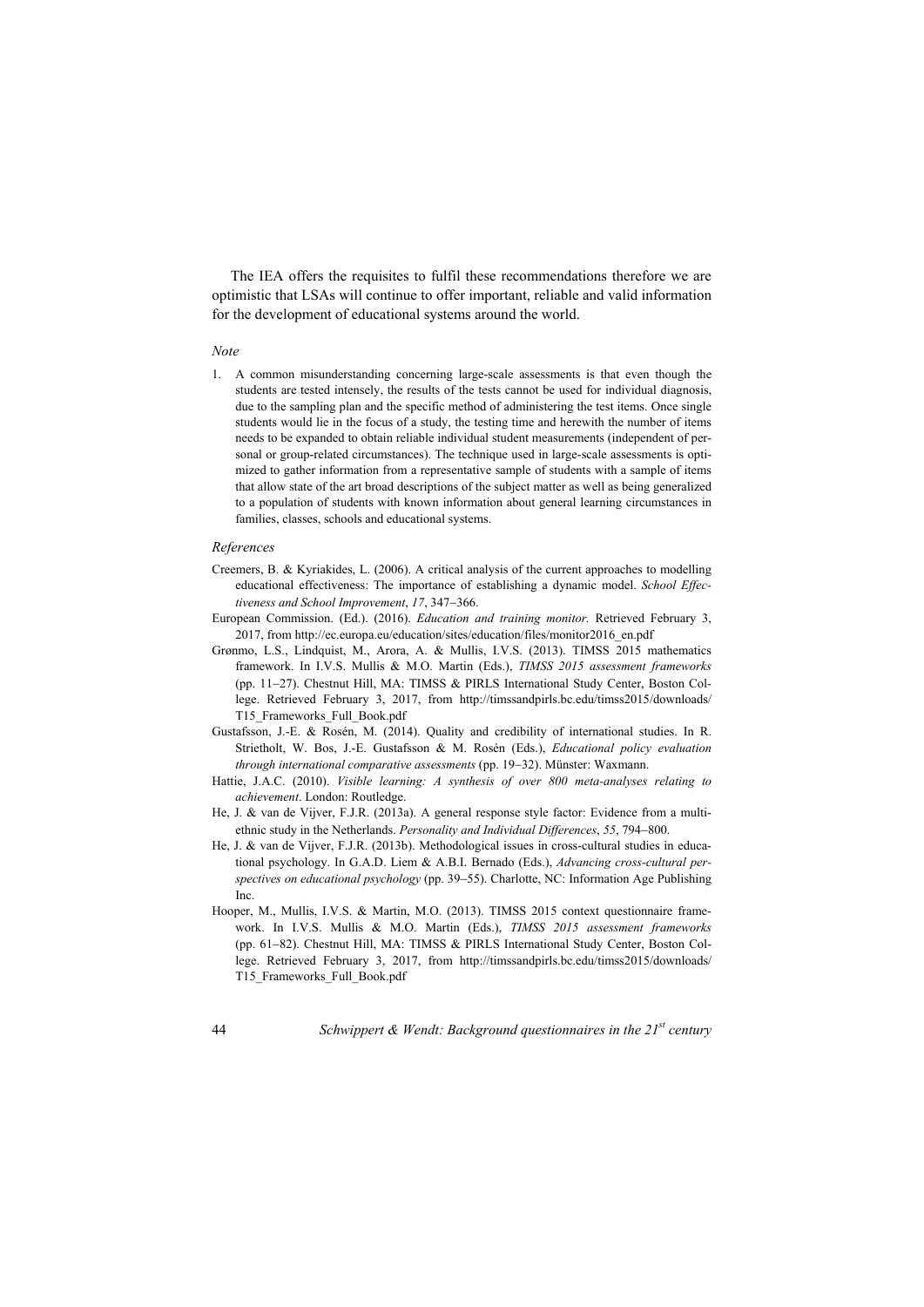- Husén, T. (Ed.). (1967). *International study of achievement in mathematics. A comparison of twelve countries / international project for the evaluation of educational achievement (IEA)*. Stockholm: Almqvist & Wiksell.
- IEA. (n.d.). *Brief history of the IEA More*. Retrieved February 3, 2017, from http://www.iea.nl/ brief-history-iea-more
- Jones, L.R., Wheeler, G. & Centurino, V.A.S. (2013). TIMSS 2015 science framework. In I.V.S. Mullis & M.O. Martin (Eds.), *TIMSS 2015 assessment frameworks* (pp. 29–58). Chestnut Hill, MA: TIMSS & PIRLS International Study Center, Boston College. Retrieved February 3, 2017, from http://timssandpirls.bc.edu/timss2015/downloads/T15\_Frameworks\_ Full\_Book.pdf
- Kane, M.T. (2006). Validation. In R.L. Brennan (Ed.), *Educational measurement* (4<sup>th</sup> ed.) (pp. 17–64). Westport, CT: Praeger.
- Kane, M.T. (2013). Validating the interpretations and uses of test scores. *Journal of Educational Measurement*, 55, 1-73. Retrieved February 3, 2017, from onlinelibrary.wiley.com/doi/ 10111/jedm.11200/epdf
- Klieme, E. & Rakoczy, K. (2008). Empirische Unterrichtsforschung und Fachdidaktik. *Zeitschrift für Pädagogik*, 54 (2), 222-237.
- Kyriakides, L. & Charalambous, C.Y. (2014). Educational effectiveness research and international comparative studies: Looking back and looking forward. In R. Strietholt, W. Bos, J.-E. Gustafsson & M. Rosén (Eds.), *Educational policy evaluation through international comparative assessments* (pp. 3349). Münster: Waxmann.
- Martin, M.O., Mullis, I.V.S. & Foy, P. (2013). TIMSS 2015 assessment design. In I.V.S. Mullis & M.O. Martin (Eds.), *TIMSS 2015 assessment frameworks* (pp. 8598). Chestnut Hill, MA: TIMSS & PIRLS International Study Center, Boston College. Retrieved February 3, 2017, from http://timssandpirls.bc.edu/timss2015/downloads/T15\_Frameworks\_Full\_Book.pdf
- Mullis, I.V.S. (2013). Introduction. In I.V.S. Mullis & M.O. Martin (Eds.), *TIMSS 2015 assessment frameworks* (pp. 3–9). Chestnut Hill, MA: TIMSS & PIRLS International Study Center, Boston College. Retrieved February 3, 2017, from http://timssandpirls.bc.edu/timss2015/ downloads/T15\_Frameworks\_Full\_Book.pdf
- Mullis, I.V.S., Drucker, K.T., Preuschoff, C., Arora, A. & Stanco, G.M. (2012). Assessment framework and instrument development. In M.O. Martin & I.V.S. Mullis (Eds.), *Methods and procedures in TIMSS and PIRLS 2011*. Chestnut Hill, MA: TIMSS & PIRLS International Study Center, Boston College. Retrieved February 3, 2017, from http://timssandpirls.bc.edu/ methods/pdf/TP\_Instrument\_Devel.pdf
- Mullis, I.V.S., Martin, M.O. & Hooper, M. (2016). Measuring changing educational contexts in a changing world: Evolution of the TIMSS and PIRLS questionnaires. In M. Rosén, K.Y. Hansen & U. Wolff (Eds.), *Cognitive abilities and educational outcomes* (pp. 207–222). Cham: Springer International Publishing.
- Mullis, I.V.S., Martin, M.O. & Sainsbury, M. (2015). PIRLS 2016 reading framework. In I.V.S. Mullis & M.O. Martin (Eds.), *PIRLS 2016 assessment framework* (2<sup>nd</sup> ed.) (pp. 11-29). Chestnut Hill, MA: TIMSS & PIRLS International Study Center, Boston College. Retrieved February 3, 2017, from http://timss.bc.edu/pirls2016/downloads/P16\_FW\_Chap1.pdf
- Pianta, R.C. & Hamre, B.K. (2009). Conceptualization, measurement, and improvement of classroom processes: Standardized observation can leverage capacity. *Educational Researcher*,